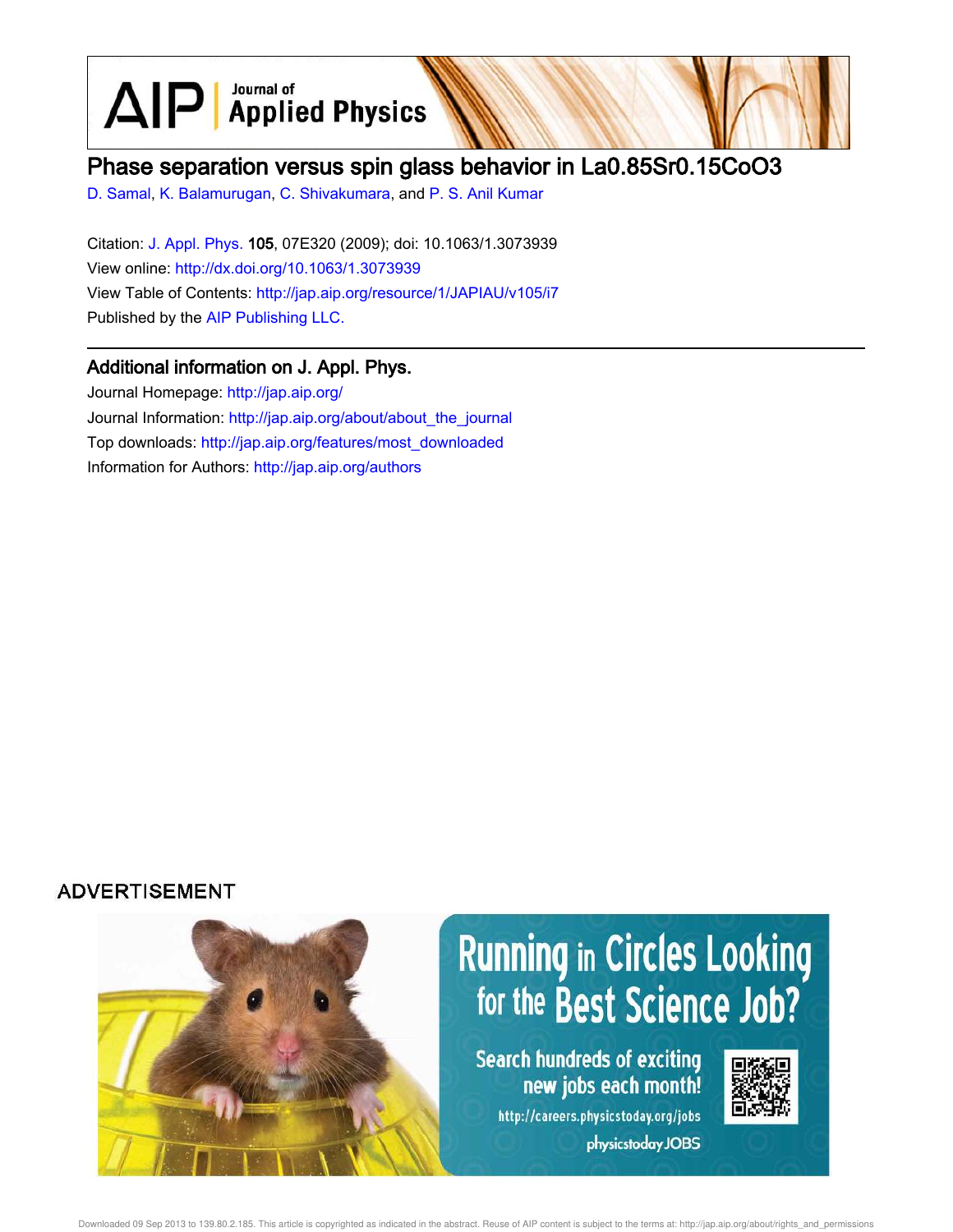## **Phase separation versus spin glass behavior in La0.85Sr0.15CoO<sup>3</sup>**

D. Samal,<sup>1,a)</sup> K. Balamurugan,<sup>2</sup> C. Shivakumara,<sup>3</sup> and P. S. Anil Kumar<sup>1</sup> *Department of Physics, Indian Institute of Science, Bangalore 560012, India Department of Physics, Indian Institute of Technology Madras, Chennai 600036, India Solid State and Structural Chemistry Unit, Indian Institute of Science, Bangalore 560012, India*

Presented 14 November 2008; received 8 September 2008; accepted 3 December 2008; published online 12 March 2009)

We present comprehensive studies of dc magnetization, ac susceptibility, and magnetotransport of two sets of  $\text{La}_{0.85}\text{Sr}_{0.15}\text{CoO}_3$  samples, one exhibits phase separation and the other exhibits spin glass behavior. Our study reveals that the phase separation in  $La<sub>0.85</sub>Sr<sub>0.15</sub>CoO<sub>3</sub>$  is neither inherent nor ubiquitous; rather, it is a consequence of preparation condition. It is realized that the low temperature annealed sample exhibits phase separation while the high temperature annealed one shows the characteristic of spin glass behavior. This study shows that the most probable magnetic state of La<sub>0.85</sub>Sr<sub>0.15</sub>CoO<sub>3</sub> is spin glass. © 2009 American Institute of Physics. [DOI: 10.1063/1.3073939]

The extensive studies on transition metal oxides (TMOs) over decades has given rise to many new exciting complex phenomena such as colossal magnetoresistance in manganites, high temperature superconductivity in cuprates, metal insulator transition, etc. Such kind of complex phenomena has contributed to our understanding of highly correlated electron systems in the condensed matter physics. It appears that these materials are susceptible to intrinsic inhomogeneity (phase separation), which plays a crucial role in determining the magnetoelectronic properties of it. Recent theoretical<sup>1</sup> and experimental studies<sup>2–5</sup> (NMR, neutron diffraction, magnetic relaxation, etc.) on doped cobaltite system  $(La_{1-x}Sr_xCoO_3)$  are reported to exhibit microscopic inhomogeneity giving rise to phase separation. The essential concept behind such phenomenon is the spatial coexistence of ferromagnetic (F) metallic regions and non ferromagnetic insulating regions. This has enormously triggered the renewed interest in the doped cobaltite system and numerous works are being reported on this subject. Cobaltites also receive special attention owing to their extra degree of freedom of "spin state" at the cobalt site in addition to lattice, charge, and spin degree of freedom as found in many other TMOs. The rhombohedral  $LaCoO<sub>3</sub>$  undergoes a thermally induced spin state transition from low spin state  $(t_{2g}^6 e_g^0; S=2, \text{ nonmagnetic})$ <br>to intermediate spin state  $(t_{2g}^5 e_g^1; S=1)$  or high spin state  $(t_{2g}^4 e_g^2; S=2)$  with an increase in temperature.<sup>6,7</sup> The spin state transition in cobaltites is favorable due to comparable sizes ( $\sim$ 10 mev) of crystal field energy ( $\Delta_{cf}$ ) and Hund's exchange  $(\Delta_{ex})$  energy. Further, hole doped  $La_{1-x}Sr_xCoO_3$ has attracted great attention during past few decades because of their novel magnetic and electrical transport properties.<sup>8–11</sup> The parent compound  $LaCoO<sub>3</sub>$  is a charge transfer type insulator in which a charge gap is formed between the occupied oxygen 2p band and 3d  $e_g$  band.<sup>12,13</sup> When the parent compound is doped with  $Sr^{2+}$ , it introduces holes in Co–O network to maintain the charge neutrality, i.e.,

an equivalent number of  $Co^{3+}$  are converted to  $Co^{4+}$  ions. The competition between double-exchange F interaction  $(Co<sup>3+</sup> – Co<sup>4+</sup>)$  and superexchange antiferromagnetic interaction  $(Co^{3+} - Co^{3+}, Co^{4+} - Co^{4+})$  results in different kinds of magnetic ordering with the change in doping concentrations. However, earlier report<sup>11</sup> shows that for  $x \le 0.18$ , the system behaves like a semiconductor with spin glass behavior and for  $x > 0.18$ , it becomes metallic with long range magnetic ordering. Our present work here is aimed at investigating the "spin glass versus instability towards phase separation" in  $La<sub>0.85</sub>Sr<sub>0.15</sub>CoO<sub>3</sub> compound.$ 

Polycrystalline samples of  $La<sub>0.85</sub>Sr<sub>0.15</sub>CoO<sub>3</sub>$  are synthesized by conventional solid state reaction method using stoichiometric mixture of  $La_2O_3$ ,  $CO_3O_4$ , and  $SrCO_3$  powders. We have prepared two different sets of samples from the same mixture depending on the heat treatment that they have undergone. In both the cases the mixture was first calcined at 900 °C in air with several intermediate grinding for homogenization and to form the single phase. Then, for one set of samples, some amount of the calcined mixture is pressed into pellet and then the pellets were sintered at 1150 °C for 24 h in air. For the other set of samples, the remaining calcined mixture was further annealed at 1300 °C with intermediate grinding and finally it was pressed into pellets and sintered at 1300 °C for 24 h. X-ray diffraction patterns for both set of samples show that they are single phase and structurally identical. The oxygen content of both set of samples was determined by iodometric titration and it was found to be  $3\pm0.02$ . Henceforth, two set of samples are termed as low temperature annealed (S1) and high temperature annealed (S2) respectively. Magnetization measurements are made using commercial Quantum Design superconducting quantum interference device and ac susceptibility measurement units. Electrical and magnetotransport properties are measured using a standard four probe configuration in a magnetic field up to 11 T using a superconducting magnet.

Figure 1 shows the temperature dependence of dc magnetization for S1 and the inset shows the same for S2. Both field cooled (FC) and zero field cooled (ZFC) magnetizations

a)Author to whom correspondence should be addressed. Electronic mail: debphy@physics.iisc.ernet.in.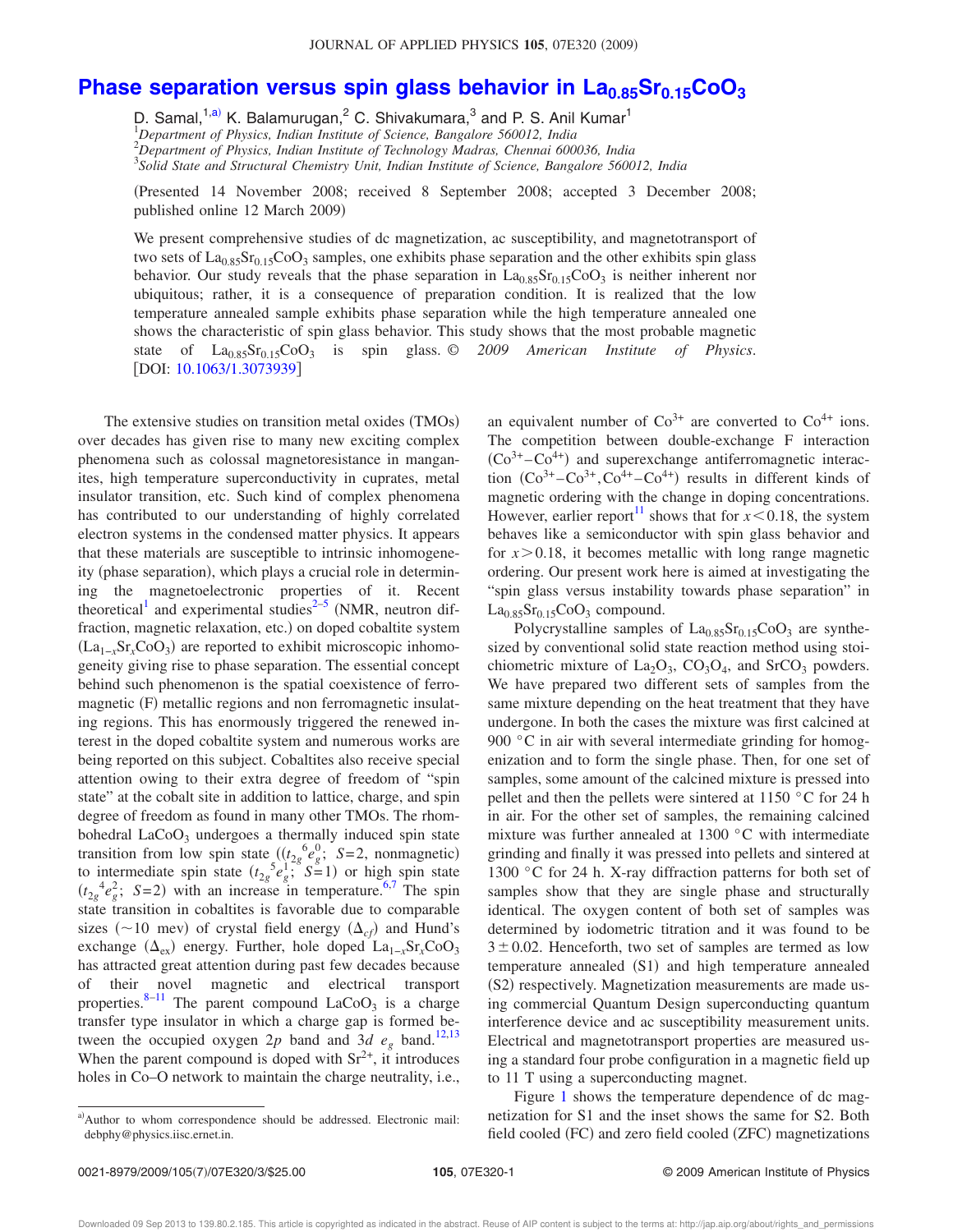

FIG. 1. (Color online) Temperature dependence of FC and ZFC dc magnetizations for S1. The inset shows the same for S2.

are performed at 100 Oe. It is clear from Fig. 1 that the FC curve for S1 exhibits a Brilliouin-like temperature dependence of the magnetization and the ZFC exhibits a cusp around 230 K. The Brilliouin-like behavior of FC curve and the presence of cusp in ZFC curve indicates that the sample possesses long range ferromagnetic order owing to the presence of different hole rich ferromagnetic regions embedded in a nonferromagnetic matrix  $(LaCoO<sub>3</sub>)$ . However, the magnetic behavior of S2 as shown in the inset of Fig. 1 is contrary to what is observed for S1. The FC curve for S2 no longer shows a Brillouin-like behavior, rather it exhibits a kink in magnetization at  $\sim 60$  K and this phenomenon is well ascribed to the typical characteristic feature of various spin glass systems. So it is pertinent to say that the physical properties of the same stoichiometric samples are greatly influenced by the process of heat treatment. The ZFC curve for S2 shows a cusp around (60K) spin freezing temperature  $(T_f)$ as usually observed in spin glass systems. $\frac{11}{11}$  It is important to note here that FC and ZFC curves for S2 start deviating from each other at around  $T_f$ , where both FC and ZFC curves exhibit a maximum. However there are many reports<sup>14,15</sup> from different groups which show that the bifurcation between ZFC and FC curve occurs at irreversibility temperature  $(T_{irr})$  and generally it is  $>T_f$ . The existence of  $T_{irr}$  line in cobaltite phase diagram is believed to arise when the material evolves into a magnetically phase separated state, i.e., there coexist different hole rich metallic ferromagnetic regions separated by hole poor matrix similar to  $LaCoO<sub>3</sub>$ . However our experimental result finds that no such  $T_{irr}$  is found above  $T_f$  and thus it suggests that S2 does not show any indication of phase separation in it.

Figure 2 shows the temperature dependence of in-phase component  $\chi'(T)$  for S2 in an ac field of 0.17 Oe and with frequencies of 15, 42, 95, 220, 420, and 1000 Hz. It is observed that  $\chi'(T)$  shows a peak around 63 K at  $f=15$  Hz and the peak shifts to higher temperature with increasing measuring frequency. The inset in Fig. 2 shows the magnified view of these peaks corresponding to different frequencies and



FIG. 2. Temperature dependence of normalized (norm) in-phase component  $\chi'(T)$  of ac susceptibility for S2 in an ac field of  $H_{ac} = 0.17$  Oe with frequencies of 15, 42, 95, 220, 420, and 1000 Hz, respectively. The inset shows a close up view of frequency dependent peak shifts.

such kind of behavior is the typical characteristic of spin glass. The frequency dependent peak shifts in  $\chi'(T)$  can be quantified, i.e.,  $s = \Delta T_f / T_f \Delta \log_{10} f = 0.0149$ , where  $\Delta T_f$  $=(T_{f1} - T_{f2}), \ \ \Delta \log_{10} f = (\log_{10} f_1 - \log_{10} f_2)$ with  $f_1$  $= 1000$  Hz and  $f_2 = 15$  Hz. This calculated value is typical for the canonical spin glass system where *s* ranges from  $0.0045$  to  $0.08<sup>16</sup>$  It has to be mentioned here that no indication of any other peak for S2 was observed when the measurement was performed in a range from 120 to 300 K, ruling out the possibilities of any of the high temperature phases. However, the ac susceptibility measurement for S1 shows a complete different behavior compared to S2. Figure 3 shows the temperature dependence of  $\chi'(T)$  for S1 in an ac field of 0.17 Oe and with frequencies of 15 and 420 Hz and a temperature up to 280 K. It is clearly observed that the sample shows a sharp peak around 230 K and the peak position is almost independent of measuring frequencies. This ensures that the sample possess long range ferromagnetic order originating from ferromagnetic clusters present in it. In addition, the sample also exhibits a feeble shoulder in  $\chi'(T)$ with lowering temperature around 60 K, which gives a signature of glassy behavior present in it. This suggests that the



FIG. 3. Temperature dependence of normalized (norm) in-phase component  $\chi'(T)$  of ac susceptibility for S1 in an ac field of  $H_{ac} = 0.17$  Oe with frequencies of 15 and 420 Hz.